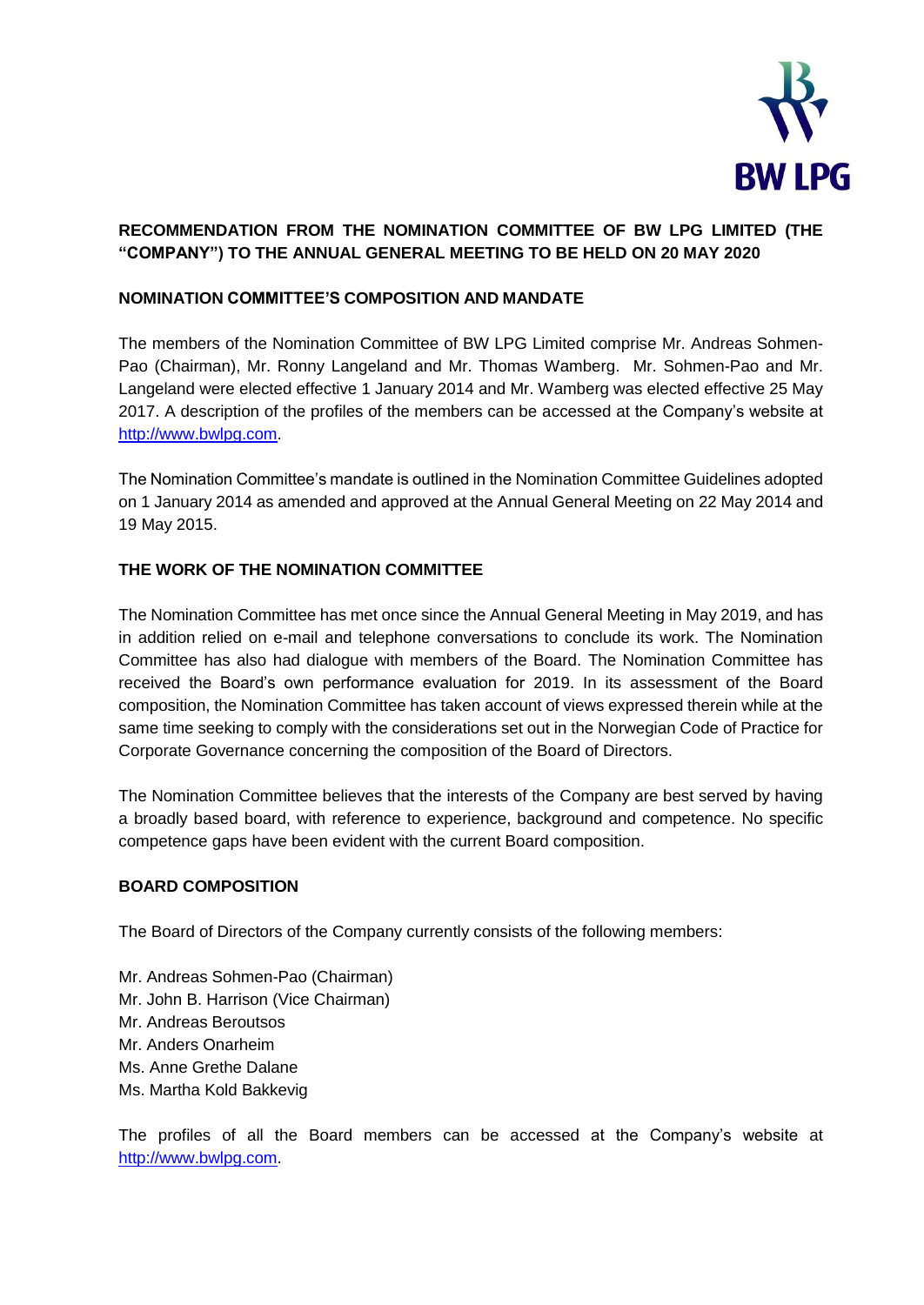The Nomination Committee noted that Mr. Andreas Beroutsos, who serves as a Class I Director of the Company, has indicated his intention to step down from the Board to take effect immediately following the conclusion of the Annual General Meeting to be held on 20 May 2020 (the "2020 AGM"). The Nomination Committee also noted that Mr. John B. Harrison has informed the Board that he will not be seeking re-election at the 2020 AGM. Further, it has noted that Mr. Anders Onarheim will step down from the Board at the 2020 AGM as he has taken on the role of full-time Chief Executive Officer of the Company.

Both Mr. Ronny Langeland and Mr. Thomas Wamberg have informed the Nomination Committee that they intend to step down as members of the Nomination Committee.

The Nomination Committee has reviewed the remuneration of the Board and compared it to relevant statistics from other companies listed on the Oslo Stock Exchange.

In connection with the 2020 AGM, the Nomination Committee submits the following unanimous proposals:

#### **1. Election of Directors**

The Nomination Committee proposes that Ms. Martha Kold Bakkevig, a Class II Director, being eligible and having consented to act, be re-elected until the Annual General Meeting to be held in 2022.

The Nomination Committee has considered candidates to serve as Directors and recommends that Ms. Sonali Chandmal and Mr. Andrew E. Wolff, having consented to act, be appointed as Class I and Class II Director of the Company respectively. The Nomination Committee provides the following information on Ms. Chandmal and Mr. Wolff:

**Ms. Sonali Chandmal** (born 1968) is currently a partner at A Lamot Incobel & Co, an advisory firm sourcing, structuring and funding private equity opportunities and funds in real estate and infrastructure in Europe, India and America. Ms. Chandmal currently serves on the Board of Directors and Audit Committee of Ageas SA/NV and Medicover AB, and on the Board of Directors of the Harvard Club of Belgium. Ms. Chandmal is also currently the Vice-Chair of the Board of Trustees at the International School of Brussels. From 1997 to 2017, Ms. Chandmal worked at Bain & Company, a leading global strategy and management consulting firm, at its offices in San Francisco, London and Brussels. Prior to that, Ms. Chandmal worked at Robertson Stephens & Company, an investment bank specializing in high technology IPOs and mergers & acquisitions. Ms. Chandmal holds a BA in Economics from the University of California at Berkeley, and a Master of Business Administration at the Harvard University Graduate School of Business Administration.

**Mr. Andrew E. Wolff** (born 1969) was most recently Global Co-Head of the Merchant Banking Division ("MBD"), Head of MBD International and Global Co-Head of Private Equity for Goldman Sachs. Mr. Wolff was the Co-Chief Investment Officer of the flagship Merchant Banking private equity funds. Mr. Wolff was a member of the European Management Committee, Corporate Investment Committee, Infrastructure Investment Committee, and Co-Chairman of the Growth Equity Investment Committee. Mr. Wolff joined Goldman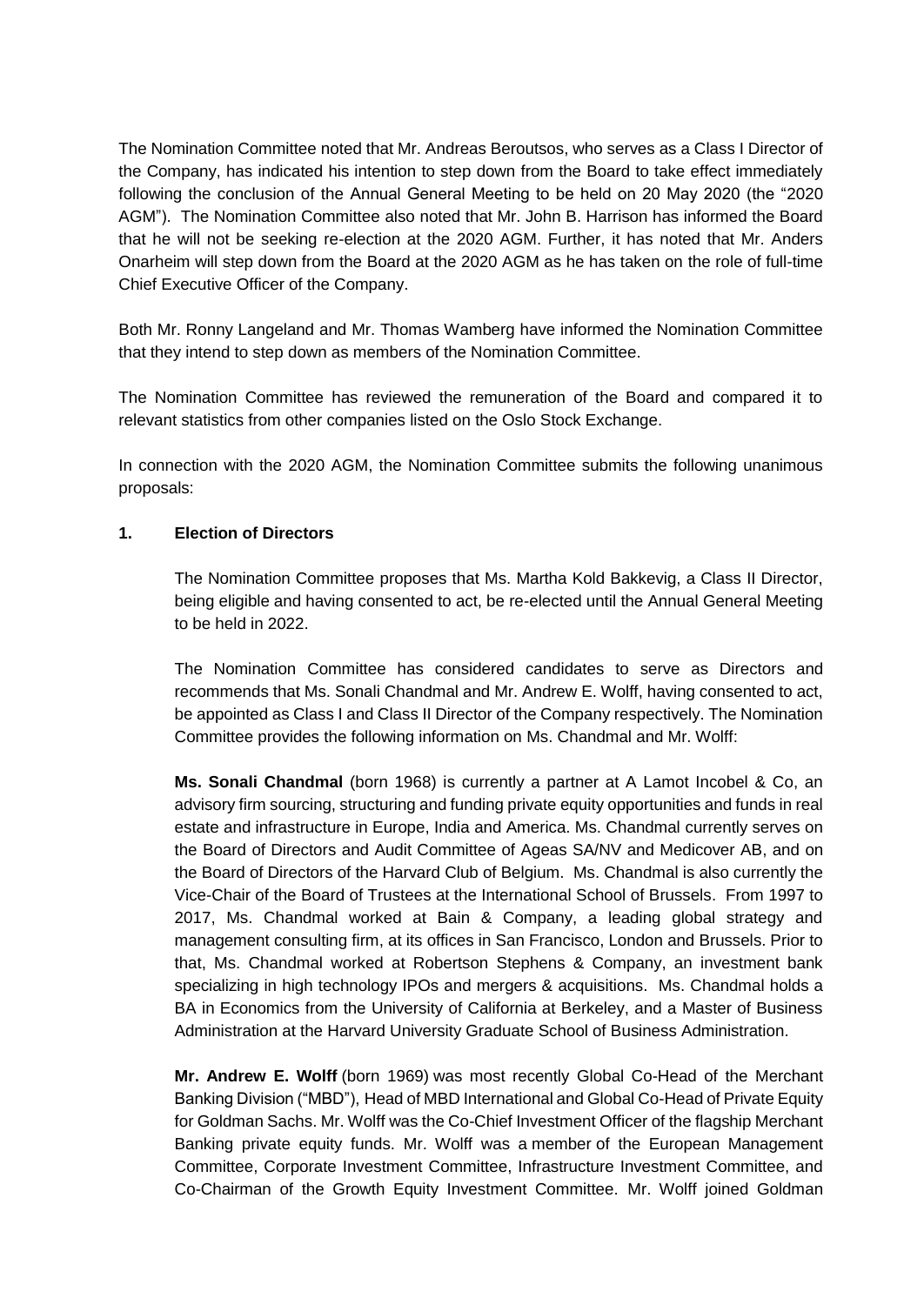Sachs in 1998 in the Principal Investment Area and was named Managing Director in 2005 and Partner in 2006. Mr. Wolff has experience investing across global markets and has served on the boards of companies in the United States, Canada, Argentina, Brazil, Japan, China, Korea, the United Kingdom, France, Norway and Denmark. Mr. Wolff earned a BA in Philosophy from Yale University in 1991 and a JD and MBA from Harvard Law School and Harvard Business School, respectively, in 1998.

#### **2. Composition of the Nomination Committee**

The Nomination Committee, after considering candidates, recommends that Mr. Bjarte Bøe and Ms. Elaine Yew Wen Suen, having accepted the nomination, be appointed as new members of the Nomination Committee replacing Mr. Ronny Langeland and Mr. Thomas Wamberg. The Nomination Committee provides the following information on Mr. Bøe and Ms. Yew:

**Mr. Bjarte Bøe** (born 1957) has over thirty years of experience in the finance industry. He currently serves as a Director of Hermitage Offshore, a NYSE listed company and Agera Venture, a Norwegian venture capital company. Mr. Bøe is a member of the Nomination Committee of BW Offshore Limited. Mr. Bøe is Chairman of the Investment Committee at SEB Venture Capital, a subsidiary of Skandinaviska Enskilda Banken AB (publ), or SEB, a Nordic financial services group, where from 1995 to June 2019, he held a range of management positions. Mr. Bøe most recently served as Head of Shipping and Offshore Finance at SEB, and was Global Head of Investment Banking at SEB Stockholm between 2012 and 2016. Mr. Bøe previously held various other bank related management positions at Christiania Bank between 1986 and 1995, a Norwegian bank that later merged with MeritaNordbanken to become Nordea, and was a shipbroker at R.S. Platou between 1983 and 1986. Mr. Bøe has an MBA from the Norwegian School of Economics and Business Administration, graduated in 1983.

**Ms. Elaine Yew Wen Suen** (born 1967) is a Senior Partner in Egon Zehnder, one of the world's largest executive search and talent strategy firm. Ms. Yew's focus is on CEO and C-suite succession planning, and board effectiveness. Ms. Yew also advises clients on CEO development, top team effectiveness, and organizational culture. Before joining the firm, Ms. Yew led an industry change program while at Global Freight Exchange, the world's first Internet-based global marketplace for air cargo. Prior to that, Ms. Yew was Executive Director with Goldman Sachs in the European Equities Division and was a Consultant with Monitor Company. Ms. Yew started her career with the Singapore Economic Development Board, helping Singapore companies develop their presence in Indochina and Myanmar in the early 1990s. Ms. Yew currently serves on the Board of Trustees of the National University of Singapore and chairs the Industry Advisory Board of NUS' Centre for Future-Ready Graduates. Ms. Yew also serves on the Board of Governors of the Convent of the Holy Infant Jesus group of schools in Singapore, the Board of Workforce Singapore and the Advisory Board of Women's Forum Singapore. Ms. Yew is also a member of the Asia Advisory Board of Allianz and sits on the board of The Majurity Trust and chairs the Tangent Initiative. Ms. Yew has a BA with Honours in English and Drama from the University of Kent and an MBA from INSEAD in Fontainebleau, France.